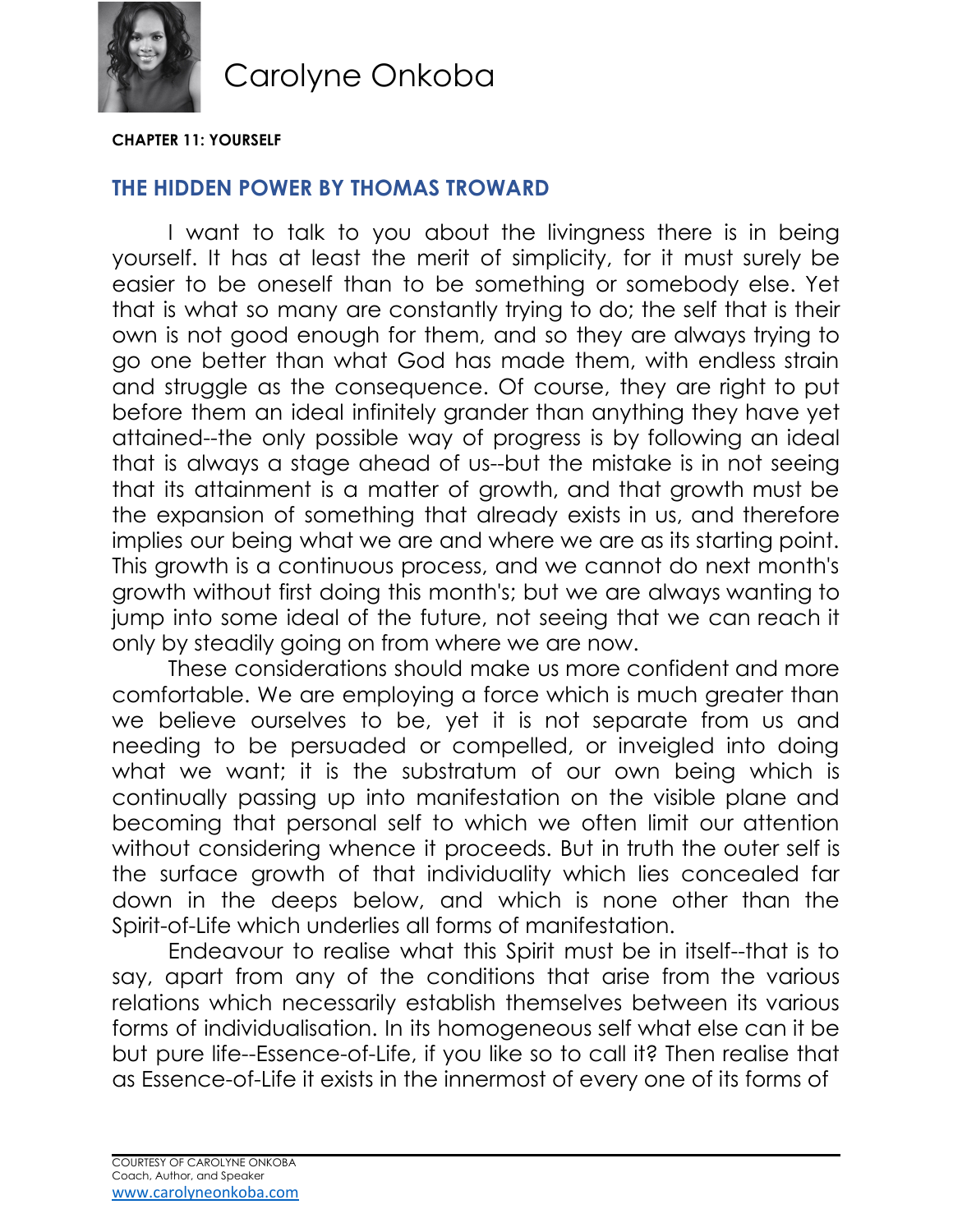

manifestation in as perfect simplicity as any we can attribute to it in our most abstract conceptions. In this light, we see it to be the eternally self-generating power which, to express itself, flows into form.

This universal Essence-of-Life is a continual becoming (into form), and since we are a part of Nature we do not need to go further than ourselves to find the life-giving energy at work with all its powers. Hence all we have to do is to allow it to rise to the surface. We do not have to make it rise any more than the engineer who sinks the bore-pipe for an artesian well has to make the water rise in it; the water does that by its own energy, springing as a fountain a hundred feet into the air. Just so we shall find a fountain of Essence-of-Life ready to spring up in ourselves, inexhaustible and continually increasing in its flow, as One taught long ago to a woman at a wayside well.

This up-springing of Life-Essence is not another's--it is our own. It does not require deep studies, hard labours, weary journeyings to attain it; it is not the monopoly of this teacher or that writer, whose lectures we must attend or whose books we must read to get it. It is the innermost of ourselves, and a little common-sense thought as to how anything comes to be anything will soon convince us that the great inexhaustible life must be the very root and substance of us, permeating every fibre of our being.

Surely to be this vast infinitude of living power must be enough to satisfy all our desires, and yet this wonderful ideal is nothing else but what we already are in principio--it is all there in ourselves now, only awaiting our recognition for its manifestation. It is not the Essence-of-Life which has to grow, for that is eternally perfect in itself; but it is our recognition of it that has to grow, and this growth cannot be forced. It must come by a natural process, the first necessity of which is to abstain from all straining after being something which at the present time we cannot naturally be. The Law of our Evolution has put us in possession of certain powers and opportunities, and our further development depends on our doing just what these powers and opportunities make it possible for us to do, here and now.

If we do what we are able to do to-day, it will open the way for us to do something better to-morrow, and in this manner the growing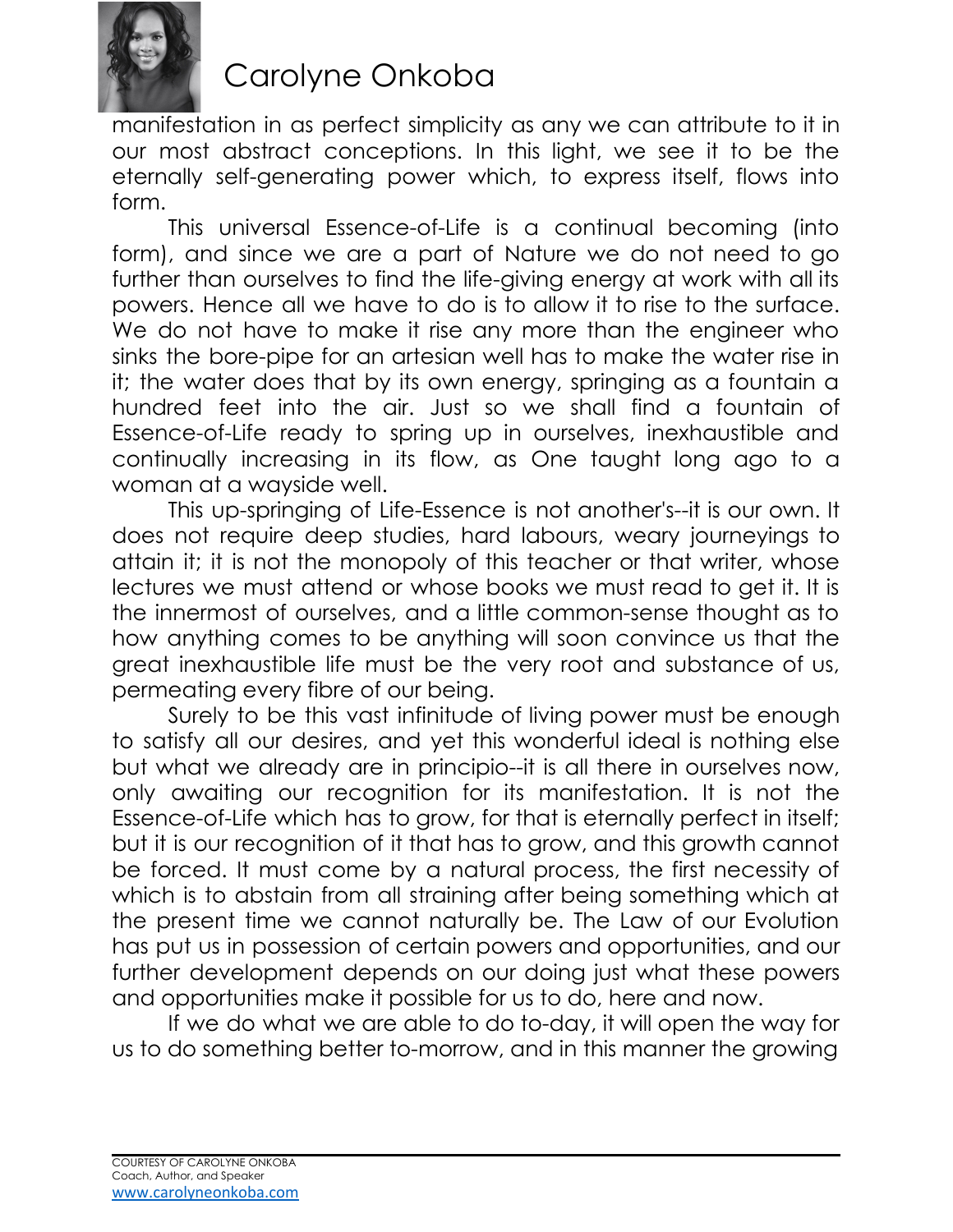

process will proceed healthily and happily in a rapidly increasing ratio. This is so much easier than striving to compel things to be what they are not, and it is also so much more fruitful in good results. It is not sitting still doing nothing, and there is plenty of room for the exercise of all our mental faculties, but these faculties are themselves the outcome of the Essence-of-Life, and are not the creating power, but only that which gives direction to it. Now it is this moving power at the back of the various faculties that is the true innermost self; and if we realise the identity between the innermost and the outermost, we shall see that we therefore have at our present disposal all that is necessary for our unlimited development in the future.

Thus our livingness consists simply in being ourselves, only more so; and in recognising this we get rid of a great burden of unnecessary straining and striving, and the place of the old sturm and drang will be taken, not by inertia, but by a joyous activity which knows that it always has the requisite power to manifest itself in forms of good and beauty. What matters it whither this leads us? If we are following the line of the beautiful and good, then we shall produce the beautiful and good, and thus bring increasing joy into the world, whatever particular form it may assume.

We limit ourselves when we try to fix accurately beforehand the particular form of good that we shall produce. We should aim not so much at having or making some particular thing as at expressing all that we are. The expressing will grow out of realising the treasures that are ours already, and contemplating the beauty, the affirmative side, of all that we are now, apart from the negative conceptions and detractions which veil this positive good from us. When we do this we shall be astonished to see what possibilities reside in ourselves as we are and with our present surroundings, all unlovely as we may deem them: and commencing to work at once upon whatever we find of affirmative in these, and withdrawing our thought from what we have hitherto seen of negative in them, the

right road will open up before us, leading us in wonderful ways to the development of powers that we never suspected, and the enjoyment of happiness that we never anticipated.

We have never been out of our right path, only we have been walking in it backwards instead of forwards, and now that we have